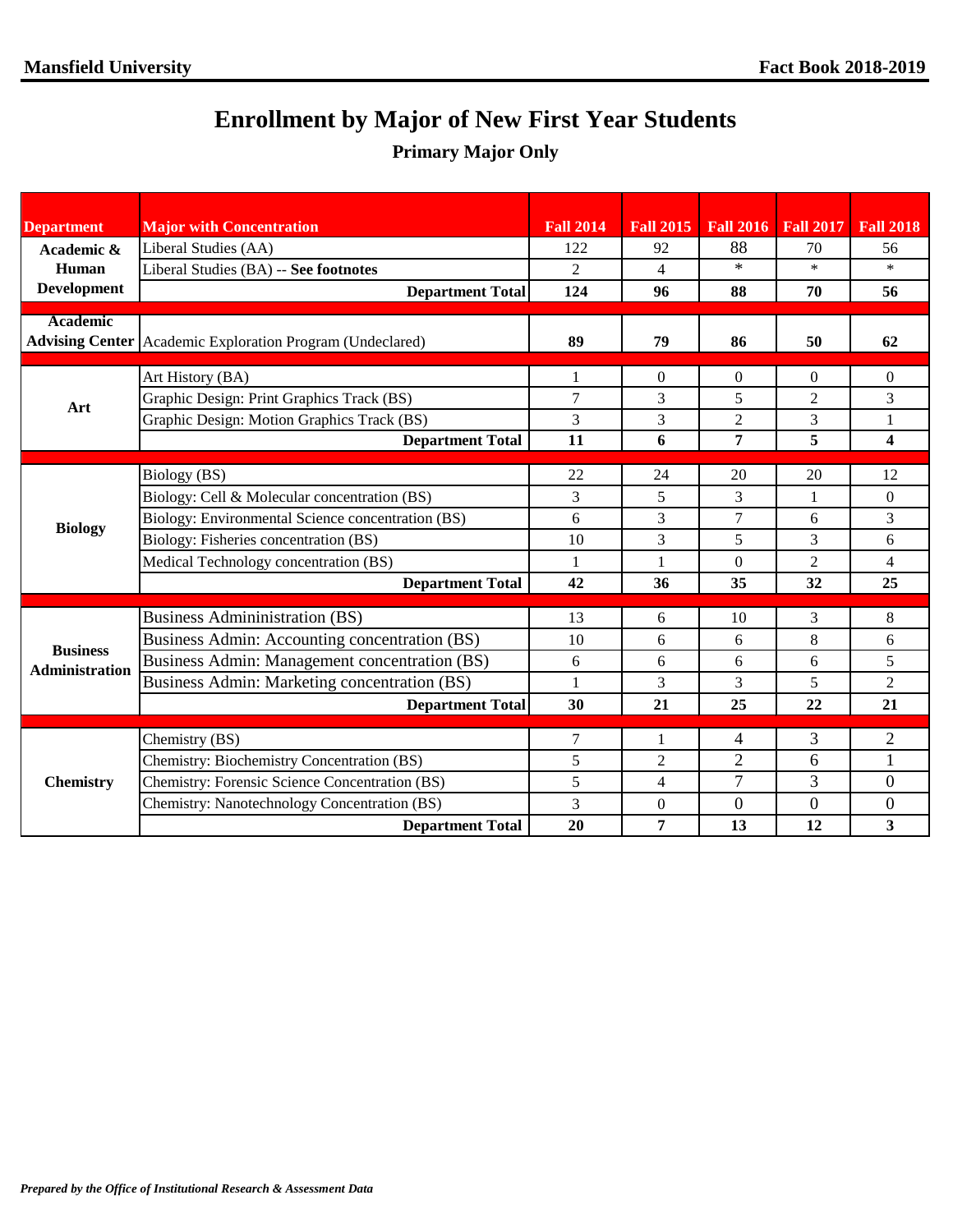| <b>Department</b>                                            | <b>Major with Concentration</b>                                                    | <b>Fall 2014</b>         |                    | Fall 2015   Fall 2016   Fall 2017 |                          | <b>Fall 2018</b>        |
|--------------------------------------------------------------|------------------------------------------------------------------------------------|--------------------------|--------------------|-----------------------------------|--------------------------|-------------------------|
|                                                              | Organizational Communication (BS)                                                  | $\overline{0}$           | $\overline{0}$     | 0                                 | $\theta$                 | $\theta$                |
|                                                              | Mass Comm. Electronic Media concentration (BS)                                     | 5                        | 5                  | $\overline{2}$                    | $\overline{\mathcal{A}}$ | $\overline{2}$          |
|                                                              | <b>Communication</b> Mass Comm.: Public Relations concentration (BS)               | 5                        | $\overline{c}$     | $\boldsymbol{0}$                  | 3                        | 1                       |
|                                                              | Mass Comm.: Sports Informaton concentration (BS)                                   | $\ast$                   | $\ast$             | $\overline{2}$                    | 3                        | $\mathbf{1}$            |
|                                                              | <b>Department Total</b>                                                            | 10                       | $\overline{7}$     | 4                                 | 10                       | $\overline{\mathbf{4}}$ |
|                                                              | Criminal Justice (AS)                                                              | 8                        | 3                  | 6                                 | $\overline{2}$           | 3                       |
|                                                              | <b>Criminal Justice Criminal Justice (BS)</b>                                      | 25                       | 22                 | 24                                | 15                       | 15                      |
|                                                              | <b>Criminal Justice Total</b>                                                      | 33                       | 25                 | 30                                | 17                       | 18                      |
|                                                              |                                                                                    |                          |                    |                                   |                          |                         |
| <b>Education &amp;</b><br><b>Special</b><br><b>Education</b> | Early Childhood & Elementary Education (includes second<br>certifications) (BSED)  | 10                       | 4                  | 16                                | 15                       | 17                      |
|                                                              | Professional Studies in Education (BSED)-- See footnotes                           | $\ast$                   | $\ast$             | $\ast$                            | see<br>footnotes         |                         |
|                                                              | English (BA)                                                                       | 1                        | 5                  | $\overline{2}$                    | 1                        | 3                       |
| <b>English and</b>                                           | English (BSED)/English concentration (BSED)                                        | 1                        | $\ast$             | $\ast$                            | $\Omega$                 | 2                       |
| World                                                        | World Languages and Cultures                                                       | $\ast$                   | $\ast$             | $\overline{0}$                    | $\boldsymbol{0}$         |                         |
| <b>Languages</b>                                             | <b>Department Total</b>                                                            | $\overline{2}$           | 5                  | $\boldsymbol{2}$                  | 1                        |                         |
|                                                              |                                                                                    |                          |                    |                                   |                          |                         |
|                                                              | Geography/Geosciences (BS)                                                         | $\overline{0}$<br>$\ast$ | $\Omega$<br>$\ast$ | 2                                 | $\mathbf{1}$             | $\mathbf{0}$            |
|                                                              | Geosciences: Geology concentrtaion (BS)                                            |                          |                    | $\mathbf{1}$                      | $\Omega$                 | 2                       |
|                                                              | Geosciences/ Geography Mapping<br>Technology concentration (BS)                    | 2                        | $\theta$           | $\mathbf{0}$                      | $\ast$                   | $\mathbf{0}$            |
|                                                              | Geoscieences/Geography: Environmental Science                                      |                          |                    |                                   |                          |                         |
|                                                              | concentration (BS)                                                                 | 5                        | 6                  | 5                                 | 5                        | 6                       |
| <b>Geosciences</b>                                           | Geosciences/Geography: Outdoor Recreation                                          |                          |                    |                                   |                          |                         |
| (Dept. name<br>change fall 2014)                             | Leadership concentration (BS)                                                      | 2                        | 3                  | $\mathbf{0}$                      | 2                        |                         |
|                                                              | Geosciences/Geography: Watershed Mgmt.                                             |                          |                    |                                   |                          |                         |
|                                                              | Concentration (BS)                                                                 | 3                        | 2                  | $\mathbf{0}$                      | $\theta$                 | 1                       |
|                                                              | Earth & Space Science (BSED)/Earth & Space Science.<br><b>Concentration (BSED)</b> |                          |                    |                                   |                          |                         |
|                                                              |                                                                                    | 1                        | $\ast$             | ∗                                 | $\theta$                 | 2                       |
|                                                              | Safety Management (BS)                                                             | $\overline{4}$           | $\mathbf{0}$       | $\mathbf{1}$                      | $\boldsymbol{0}$         | 3                       |
|                                                              | Natural Gas Production & Services (AAS)                                            | 5                        | 3                  | $\overline{2}$                    | 1                        | $\Omega$                |
|                                                              | <b>Department Total</b>                                                            | 22                       | 14                 | 11                                | 9                        | 14                      |
|                                                              | Radiology Technology (AAS)                                                         | 6                        | $\overline{4}$     | 5                                 | 3                        | 5                       |
| <b>Health Sciences</b>                                       | Respiratory Therapy (AAS)                                                          | 2                        | 3                  | 6                                 | 3                        | 3                       |
|                                                              | Nutrition: Sports Nutrition concentration (BS)                                     | 3                        | $\overline{2}$     | 3                                 | 3                        | 2                       |
|                                                              | Nutrition: Dietetics Concentration (BS)                                            | 12                       | $\tau$             | $\overline{4}$                    | 9                        | 3                       |
|                                                              | Nursing (BSN)                                                                      | 34                       | 30                 | 28                                | $22\,$                   | 30                      |
|                                                              | Community Health Education (BS)                                                    | $\overline{2}$           | 2                  | $\overline{2}$                    | $\mathbf{0}$             | $\overline{0}$          |
|                                                              | <b>Department Total</b>                                                            | 59                       | 48                 | 48                                | 40                       | 43                      |